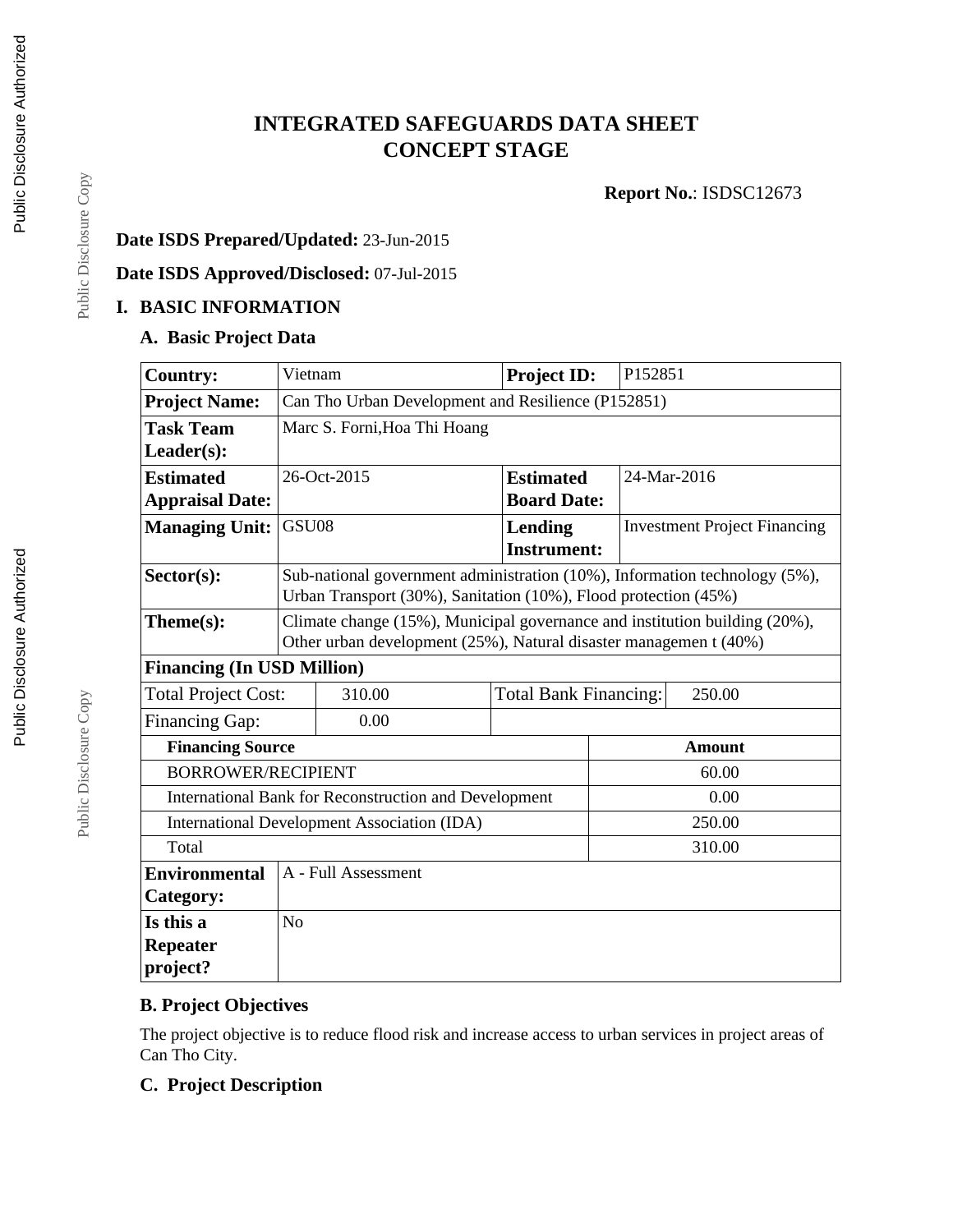The proposed project is part of the World Bank's long-term engagement on the topics of urban development, disaster risk management, and climate change in Can Tho over the last decade through lending operations such as the Vietnam Urban Upgrading Program (VUUP1) (approved in 2004 with additional financing in 2009; US\$ 50.7 million for Can Tho) and its successor the Mekong Delta Region Urban Upgrading Project (VUUP2) (approved 2012; US\$ 69.9 million for Can Tho) as well as numerous studies and technical assistance initiatives. The project leverages capacity building activities within areas of resilience planning (Local Resilience Action Plan, 2013), climate adaptation (TA for Can Tho City Steering Committee on Climate Change, 2009) and natural disaster management with focus on flooding (Integrated Flood Risk Management Plan for Can Tho, 2013). To date, this bundle of activities has succeeded in constructing or rehabilitating over 50km of primary, secondary, and tertiary drainage, dredged and upgraded over 8 km of canals, extended water supply to 13,500 households, provided sewer connections to 84,000 households, and connected 7,000 households to the power grid. When completed in 2017, the two urban upgrading operations will have addressed most of the large low-income areas (LIA) in the urban core.

While previous urban investments have focused exclusively on urban upgrading, the current project will support resilient urban development by proactively guiding urban growth to low risk areas near the heart of the city while improving connectivity in the city center, sanitation and the living and working environment. Integrated flood risk management and compact urban development require a balance of structural and non-structural interventions. Therefore, the proposed project is comprised of two structural components (1 and 2) and an institutional strengthening component (3) which is designed to support the implementation and operation of the structural components.

Any intervention made in Can Tho could impact other provinces and vice versa. Therefore, the flood intervention approach for Can Tho must be in line with the Delta-wide approach. Given the potential of specific investments in the Mekong to negatively impact other provinces, there are several flood risk management plans that have been, or are being, developed for the Mekong Delta Region and Can Tho City. Each of the Mekong Delta plans (MARD-developed Master Plan for Mekong Delta Irrigation and Flood Control (PM's Decision 1397 dated Sep. 25, 2012), and Dutch-supported Mekong Delta Plan (under the preparation)) converge on the priority to protect the developed urban areas/cities in the Mekong Delta, including Can Tho, through a set of flood protection structures and tidal gates. In addition, the flood risk management plans for Can Tho City (Master Plan for City's Irrigation and Flood Control (MARD's decision 1721/QĐ-BNN-TCTL dated July 20, 2012), and Comprehensive Resilience Planning for Integrated Flood Risk Management for Can Tho City (supported by World Bank/GFDRR, 2013)) prioritizes protecting the core urban area of the city as a necessary immediate action. This prioritization takes into consideration the importance of the urban core to the economic growth and development of the City and the entire Mekong Delta Region.

A combination of "low-regret" engineering solutions, including surrounding embankment, tidal gates/valves and improvement in the drainage system is the most appropriate and necessary solution to address the flooding challenges in the urban core. (The "low-regret" solutions would maximize the effectiveness of the urban flood and drainage system operation with low cost, while minimizing negative impacts on flooding and environment to the adjacent areas. Moreover, it would also be built to address the future uncertainties caused by climate change, land subsidence and fast urbanization progress.) However, none of these interventions alone is sufficient to reduce the flood risk in the City. It is necessary to complement the engineering interventions with sustainable non-structural measures, including green structures, water retention areas, institutional capacity strengthening, multi-stakeholder coordination, flood response standard operating procedures, and early warning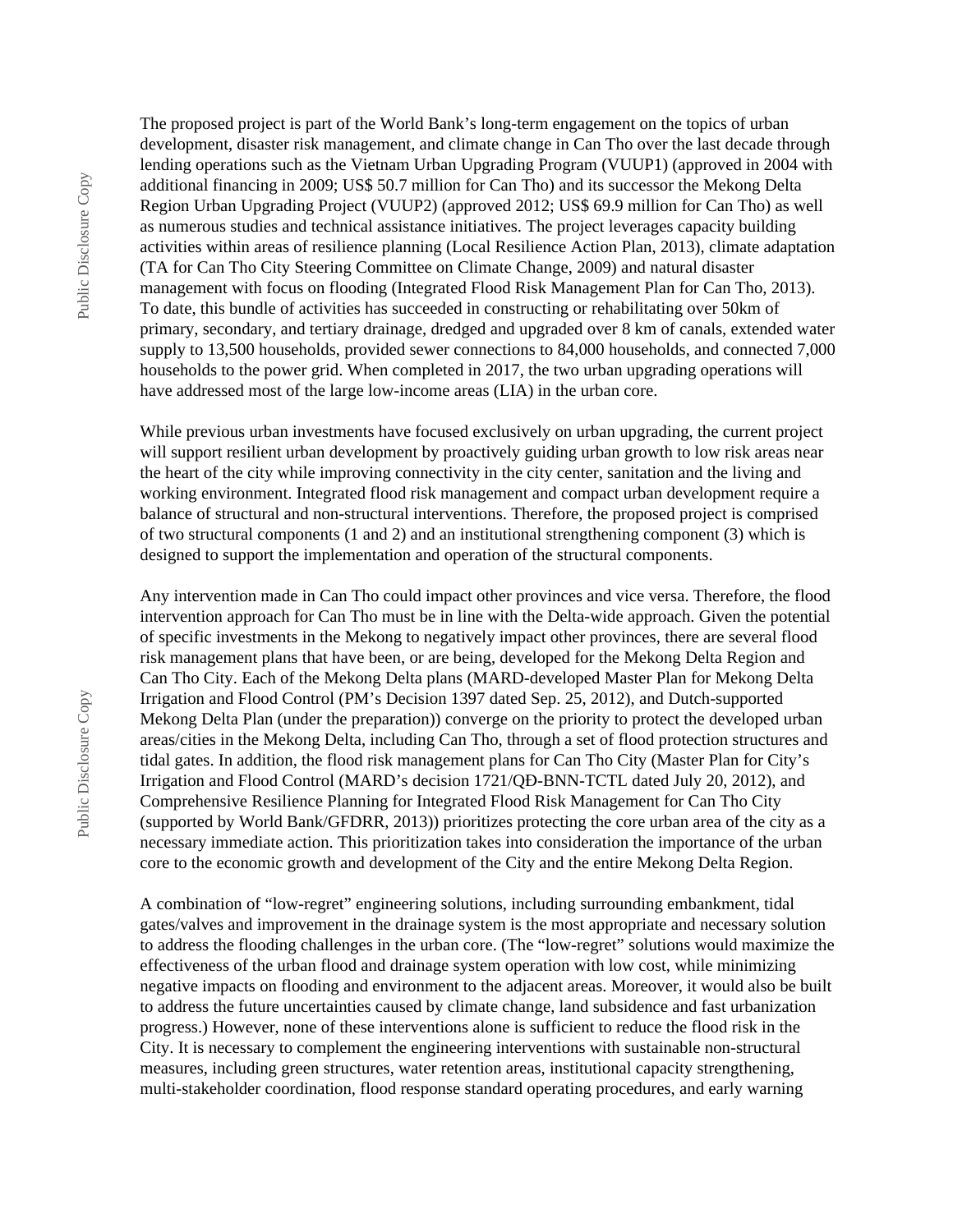#### systems.

There are extensive needs and limited financial capacity to engage in the complex challenge of flood risk in the Mekong. Therefore, it was agreed by both the national entities and city authorities that a phased approach to integrated flood risk management should be considered, with each phase having clear targets for institutional development and infrastructure investments.

Component 1: Flood risk management, and environmental sanitation (Bank financing: US\$130 million)

The objective of this component is to reduce flood and drought risk in the urban core of Can Tho. This component would support the city in implementing structural measures for flood protection, drainage and sanitation included in the Mekong Flood Control Plan, Can Tho Flood Control Master Plan, and Drainage System Master Plan. A combination of "low-regret" engineering solution, including surrounding embankment, tidal gates/valves and improvement in the drainage system is the most appropriate and necessary solution to address the flooding challenges in the urban core.

Preliminary hydraulic model results have benefitted from extensive consultation with both policy makers and urban flood risk management experts of the City and line ministries. The consensus was confirmed that polder approach, including a set of flood protection structures and tidal prevention gates, would be the most appropriate engineering solution as a short term solution to protect the core urban area of the city. See Annex 1 for more information - Option 4 and 5 seems preferable because of the reduction in population and assets exposed to the flood hazard, the complexity level of operation and maintenance, the size of resettlement and relocation, and the financing constraints. More importantly, those options would enable better flexibility in adapting to the future uncertainties caused by climate change, rapid urbanization and land subsidence. Once the investment approach is confirmed, an in-depth analysis, including detailed hydraulic modelling, as well as cost-benefit and multi-criteria analyses is required to further analyze Options 4 and 5.

Sub-Component 1.1: Priority Flood Control Investments in Urban Core (Ninh Kieu and Binh Thuy districts). A limited polder approach with combined-use road, allows for a flexible and cost effective approach. The Hoang Na road, under Component 2, runs across the city, and aims to increase the connectivity from the urban core in the east to the under-developed university area in the west. This road system can function as a flood protection structure to prevent the overflow from Binh Thuy and Cai Khe canals. As a result, the core urban area is completely protected from flooding, while the impact of higher water levels outside the protected area is reduced. The design of the level of flood protection, especially for the combined function Hoang Na road, needs to be considered. In addition, two tidal sluice gates in Binh Thuy river and Cai Khe canal would better manage the water level in both of Binh Thuy river and Cai Khe canal. As a result, the safety level of the combined flood prevention – road function Hoang Na road would be smaller than the safety level of Hau and Can Tho embankment systems.

Sub-Component 1.2: Drainage and Waste Water Systems: Many parts of the existing sewer system in the urban core is very old (over 40 years), and the capacity of the system has substantially reduced over time. Moreover, the City faces challenges due to tidal intrusion in its canal network. In addition, the City still faces serious issues with disposal of solid waste and industrial waste in its canal network. The current proposed strategy for improvement of the drainage system is consistent with the existing city Drainage Master Plan; however, the proposal is somewhat fragmented, and there is a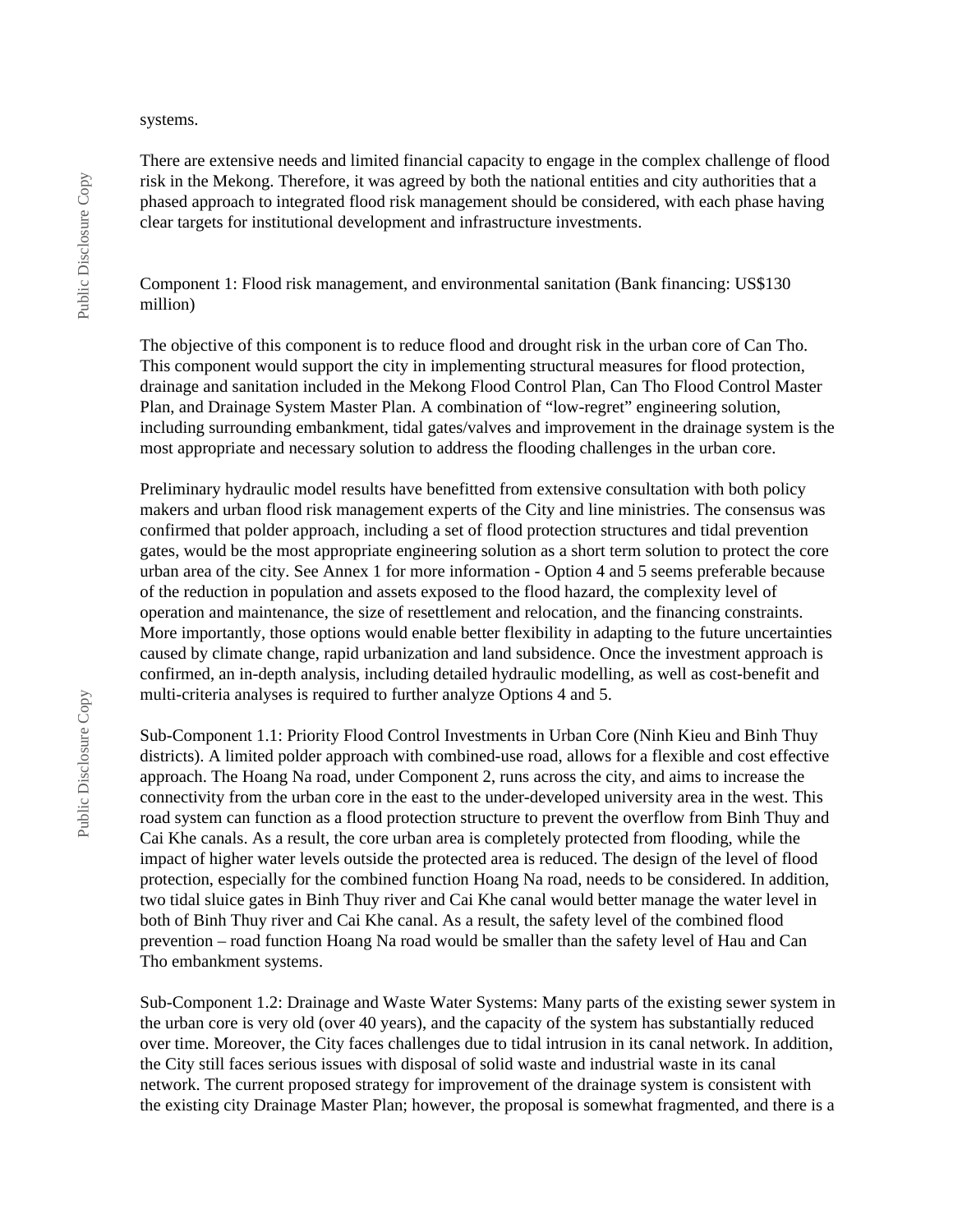concern that the proposal will not realize the flood protection impacts the City desires. Therefore, further analysis will be required to better identify the appropriate drainage investments to improve drainage and increase environmental sanitation. The City is encouraged to further develop the hydraulic model in order to identify the highest impact investments, and the team stands ready to support this effort.

Sub-Component 1.3: Non-structural measures: It is necessary to complement the engineering interventions with sustainable non-structural measures, including green structures, water retention areas, institutional capacity strengthening, multi-stakeholder coordination, flood response standard operating procedures, and early warning systems.

#### Component 2: Urban corridor development (Bank financing: US\$110 million)

The objective of the transport investments are to increase regional connectivity and encourage new urban development in the less flood prone area of Cai Rang, which will be dense and walkable. This component will support the city in implementing priority transportation investments identified in the city's Transport Master Plan (2013) and approved SEDP (2013). Three road links will be financed, including: i) the Quang Trung bridge crossing the Can Tho River; ii) the Tran Hoang Na Road, including NH1 side roads from Tran Hoang Na to IC3 intersection ; and iii) the Cach Mang Thang Tam to PR 918/Bui Huu Nghia road. The last of these road links will serve the dual purpose of providing flood protection for the urban core.

Sub-Component 2.1: Quang Trung bridge crossing from Ninh Kieu to Cai Rang: The rationale for enhancing this urban corridor is to promote a strong link between the existing urban core and the Cai Rang district, which is planned to be the biggest growth area between now and 2030 (growth from current 80,000 population to 400,000). The project would support a doubling of the capacity of the bridge (proposed bridge is a second unit of a twin bridge, of which the first unit of 11m width was built in year 2005) and capacity to plan for higher density, inclusive development in Cai Rang (under component 3). On the northern end of the corridor, the existing area in Ninh Kieu has a density of 25,000 – 35,000 people/km2. On the southern end, the corridor meets with National Road 1 (NH1) to HCMC. The proposed bridge would be about 870m in length including the 480m of bridge and 390m approaching road section. There is a bottle neck because the road has a width of 40m on one side and 56m on the other side that would need to be addressed. The bridge width would be 11m, consistent with the existing bridge.

Sub-Component 2.2: Tran Hoang Na road and bridge: The rationale for this link is to provide connectivity from the new city bus terminal to the city center and is expected to share traffic with other roads like Quang Trung bridge, NH91b. It is also expected to relieve the traffic jam that occurs during flood episodes. Finally, the road would also help to reduce traffic at the IC3 intersection where two existing bridges (Quang Trung and Hung Loi) are now joining to this intersection. This corridor would connect the city center starting from Nguyen Van Cu, crossing 3/2 road, 30/4 road and end at National Highway 1 near an inter-provincial bus terminal of about 10.3ha, which is under construction. The proposed road would be 3.5 km long including a bridge of about 594m long crossing the Can Tho river. Side roads along NH1A will facilitate the connection of Tran Hoang Na road to bus terminal and to NH1A. The solutions for ensuring not only smooth traffic but also road safety will be carefully studied and confirmed. The feasibility study and design will be financed by city budget and is expected to be commenced by mid of June, 2015.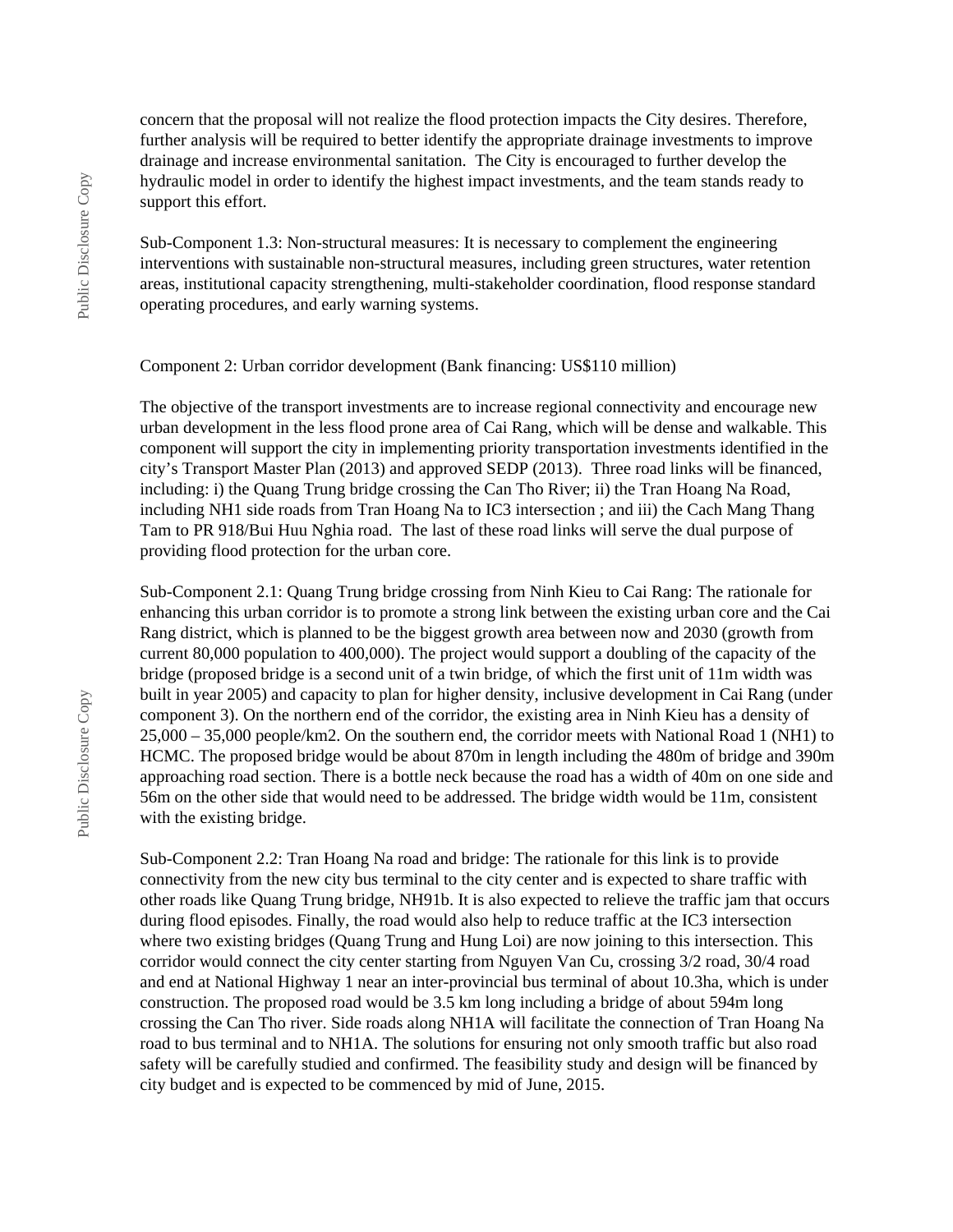Sub-Component 2.3: Cach Mang Thang Tam- Nguyen Van Link link: The rationale for the proposed road is to provide access to a planned university complex, sport center, new resettlement areas, and LIA areas along the road to commercial areas of the city. In addition, it is expected to serve as a ring road section to help the connection with other provinces like Hau Giang, Soc Trang, Bac Lieu, Ca Mau, and HCMC so that traffic, especially freight traffic, can bypass the city without going through the city center. The proposed 5.3 km road will start at Cach Mang Thang Tam road, crossing Vo Van Kiet road, NH91B/Nguyen Van Linh and end at provincial road 918/Bui Huu Nghia road. This road link would be dual purpose and serve as a key portion of the flood risk management investments to protect the urban core. The width of the road is proposed to be 40m, pending the finalization of the design.

Component 3: Infrastructure systems to improve spatial planning, flood risk management and transport (Bank financing: US\$10 million):

The objective of this component is to build management systems to improve spatial planning and flood risk management, while also supporting the development of a transport management system. This component would finance systems to improve management capacity of the city.

Sub-Component 3.1: Planning and operation of the city integrated flood risk management system. Currently, there is significant fragmentation and overlap in managing and operating the flood risk management system among the key authorities. This lack of clarity makes it challenging to effectively plan, implement, and operate the flood risk management system in Can Tho. Flood risk management systems will help the city develop: i) improved protocols in operating the city flood control and drainage systems in case of emergency (high tide, river flood discharge, etc.); ii) clearer responsibilities of the key agencies, including DARD, DoC and Water Drainage and Supply Company, in managing and operating the city flood control and drainage systems; iii) an Operations & Maintenance (O&M) funding framework for the systems; and iv) a coordination protocol between the City and other Mekong provinces for integrated river basin management, and to share information and enhance flood early warning.

Sub-Component 3.2: City-Level Geospatial systems for urban development and flood risk management. To provide support for the effective operation of the flood risk management protocols and decisions, a City-Level Flood Risk Information Management System would need to be established in the city. Currently, most information in the City is paper-based. Instead of creating a new information system, the project will support the development of a common IT protocol and platform (e.g. acquisition of hardware, software, equipment and surveying services necessary for establishment of the GIS) to ensure all information sources managed by various agencies are synchronized and accessible. The system will include data on public and private assets, technical infrastructure (e.g., drainage/wastewater networks, flood control system, water utility infrastructure, electricity supply lines, etc.), transportation and groundwater monitoring data as well as facilitate the overlay of flood risk data. Support to IT skills development will be provided to all City agencies to ensure the regular update and maintenance of information are put into place. This activity will coordinate closely with the other World Bank-funded Mekong Adaptation Program, which is under the preparation.

Sub-Component 3.3: Information system for planning and operational decisions: Two separate monitoring networks will be established for canal water quality and land subsidence management respectively. Support will also be provided to establish a risk sensitive spatial planning system,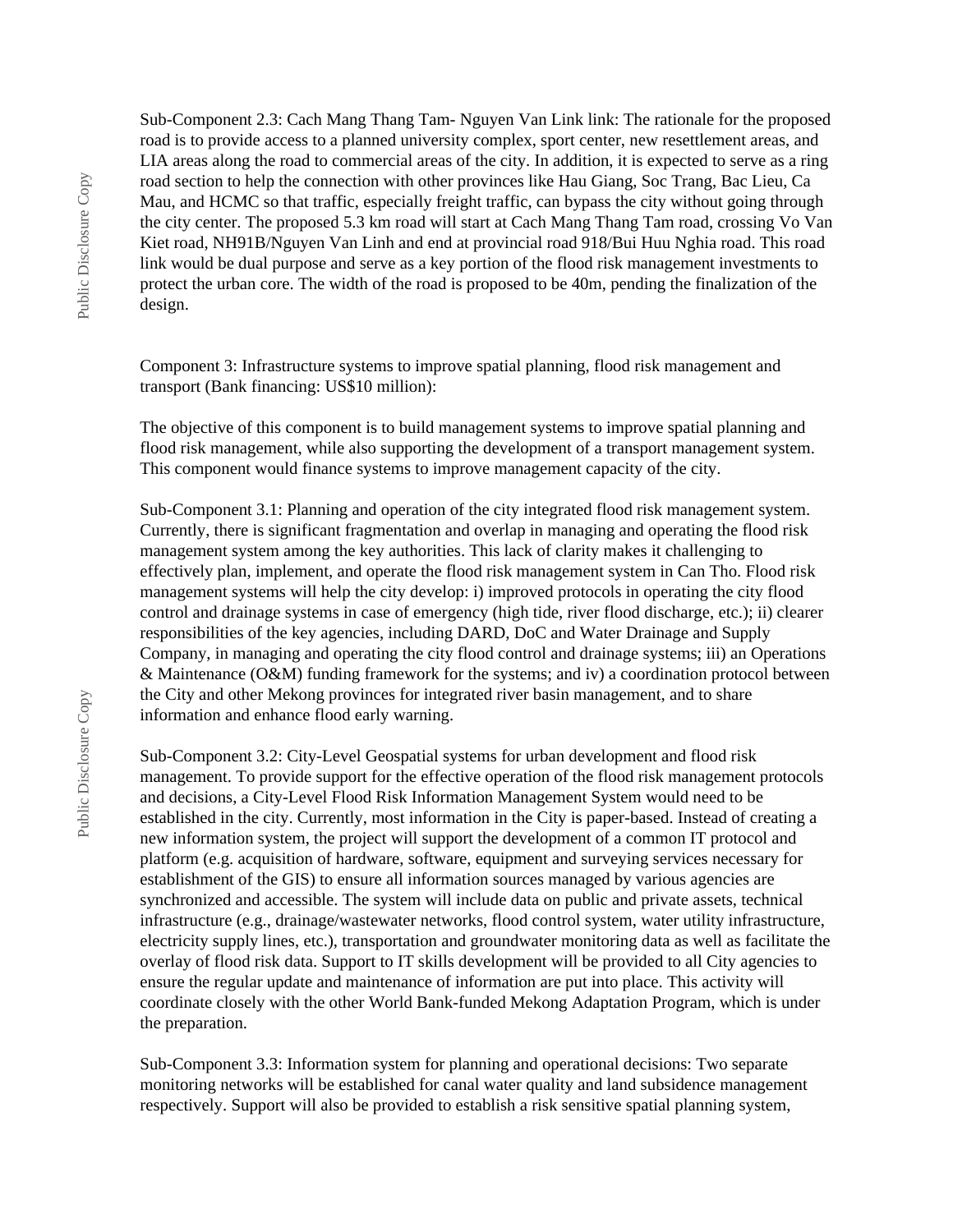including data collection, flood modelling, detailed flood hazard mapping, exposure data analysis, and risk mapping. This platform will also be able to support post-flooding damage and loss assessments. An information system for emergency response and early warning will help the city improve the operation of flood control and drainage systems. To ensure effectiveness and sustainability, the involvement of community and local stakeholders will be central, particularly in order to improve "last mile" early warning efficacy. The processed information would be accessible by relevant agencies and the public to provide support to emergency and public early warning operations. In addition, the system would be used as a media channel to raise public awareness on flood risk and solid waste management.

Sub-Component 3.4: Transport systems management and feasibility: A study on establishment of Public Transport Authority; and ii) preparation of a pilot bus rapid transit (BRT) corridor for the city. This activity is a good opportunity for the city to utilize the concept of transit oriented development (TOD) and pedestrian oriented design (POD) guiding land use planning and development along integrated transport corridors. The proposed Quang Trung bridge could create an excellent candidate for a mass transit corridor along Vo Van Kiet – Quang Trung bridge – Vo Nguyen Giap corridors. The corridor will be about 20km long with good conditions for a BRT corridor as it is connecting the international airport to the existing city core in the north to new development area in Cai Rang in the south of Can Tho river, and it has appropriate physical features (width, median etc.) as required for a BRT route.

### **D. Project location and salient physical characteristics relevant to the safeguard analysis (if known)**

The project will be implemented in the urban core area of Can Tho city, Vietnam, and in the immediate surroundings of Can Tho City in the case of component 2—urban corridor development. The city of Can Tho is the 4th largest city in the country, with a populationof approximately 1.25 million, and an urban annual growth rate of 5.0 percent between 2005- 2012. Moreover, Can Tho is becoming a hub for high-tech agro-industrial production and aquaculture, food processing, and export, thereby becoming a major actor in promoting food security in the Mekong Delta. During the rainy season, 30%-50% of the city is flooded from 30-50 cm of water.

## **E. Borrowers Institutional Capacity for Safeguard Policies**

Can Tho city has experiences in working with the Bank in general and is familiar with the Bank's safeguards policies in particular. The PMU staff who worked on Bank-funded projects (VUUP and MDR UUP), have an understanding the Bank policies and requirements. However, close guidance for the preparation of the relevant project safeguard documentation (e.g., good EIAs, RPs for category A project) as well as oversight on the implementation of EMPs, RPs will be required. An assessment of the Client capacity for safeguards implementation is required during project preparation, and recommendations for training will be made as appropriate. A consultant would be retained to assist in the preparation of safeguards TORs.

## **F. Environmental and Social Safeguards Specialists on the Team**

Hoa Thi Mong Pham (GSURR) Noreen Beg (GENDR) Pierre Arnoux (GSU02) Thuy Cam Duong (GENDR)

## **II. SAFEGUARD POLICIES THAT MIGHT APPLY**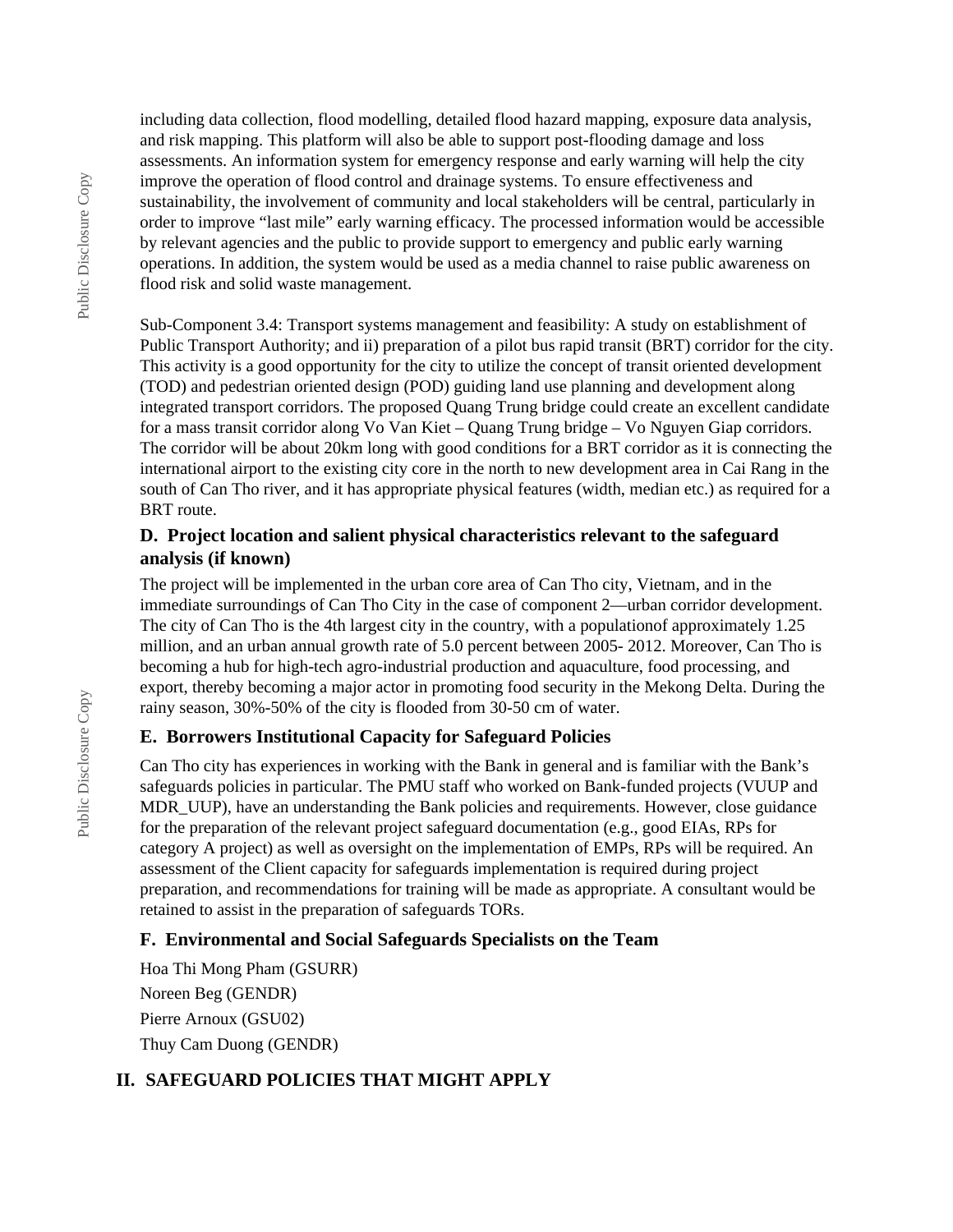| <b>Safeguard Policies</b>                     | <b>Triggered?</b> | <b>Explanation (Optional)</b>                                                                                                                                                                                                                                                                                                                                                                                                                                                                                                                                                                                                                                                                                                                                                                                                                                                                                                                                                                                                                |
|-----------------------------------------------|-------------------|----------------------------------------------------------------------------------------------------------------------------------------------------------------------------------------------------------------------------------------------------------------------------------------------------------------------------------------------------------------------------------------------------------------------------------------------------------------------------------------------------------------------------------------------------------------------------------------------------------------------------------------------------------------------------------------------------------------------------------------------------------------------------------------------------------------------------------------------------------------------------------------------------------------------------------------------------------------------------------------------------------------------------------------------|
| <b>Environmental Assessment</b><br>OP/BP 4.01 | Yes               | OP 4.01 is triggered and the project is classified as a<br>category A due to the potential significant<br>environmental and social impacts associated with the<br>projects investments and activities, specifically under<br>Components 1 and 2.                                                                                                                                                                                                                                                                                                                                                                                                                                                                                                                                                                                                                                                                                                                                                                                             |
|                                               |                   | The project has numerous positive environmental<br>and social impacts. It will (under all technical<br>scenarios) reduce flooding in Can Tho's urban core<br>and drainage and sanitation works, in addition to<br>reducing drain overflows, and improve public health,<br>improve the aesthetics of the city. It will also<br>enhance the welfare of the Project Affected Persons<br>who will be relocated to new sites with improved<br>amenities. Nevertheless, there are potential<br>significant adverse impacts during the project<br>construction and operation phases under component<br>$1 - \text{key}$ among which will be changes in the<br>hydrology and ecological flow of the Can Tho and<br>Hau rivers. Thus, the project will be considered a<br>Category A project. The Component 2 involves<br>priority transport investments, under which about 3<br>urban roads and 2 bridges will be financed. These<br>potential impacts of these investments are site-<br>specific, can be managed by good construction<br>practices. |
|                                               |                   | As the project is classified as a Category A, a full<br>scale Environmental and Social Impact Assessment<br>(ESIA) is required to be prepared by Client. In<br>addition to other elements of EA documents, specific<br>requirements for category A ESIA would include the<br>preparation of an Executive Summary, a cumulative<br>or strategic impact assessment, alternatives analysis<br>and public consultation process (including at least<br>two rounds of public consultations on the ESIA). The<br>ESIA will comply with the Bank safeguard policies<br>and the Vietnamese regulations. The ESIA will apply<br>WBG Environmental, Health, and Safety Guidelines.<br>Social assessment will focus on project impact other<br>than involuntary resettlement, especially on the poor<br>and vulnerable people who likely suffer more from<br>flooding and environmental pollution. A Social<br>Management Plan (SMP) will be combined with<br>EMP to become ESMP with specific actions to be<br>implemented.                             |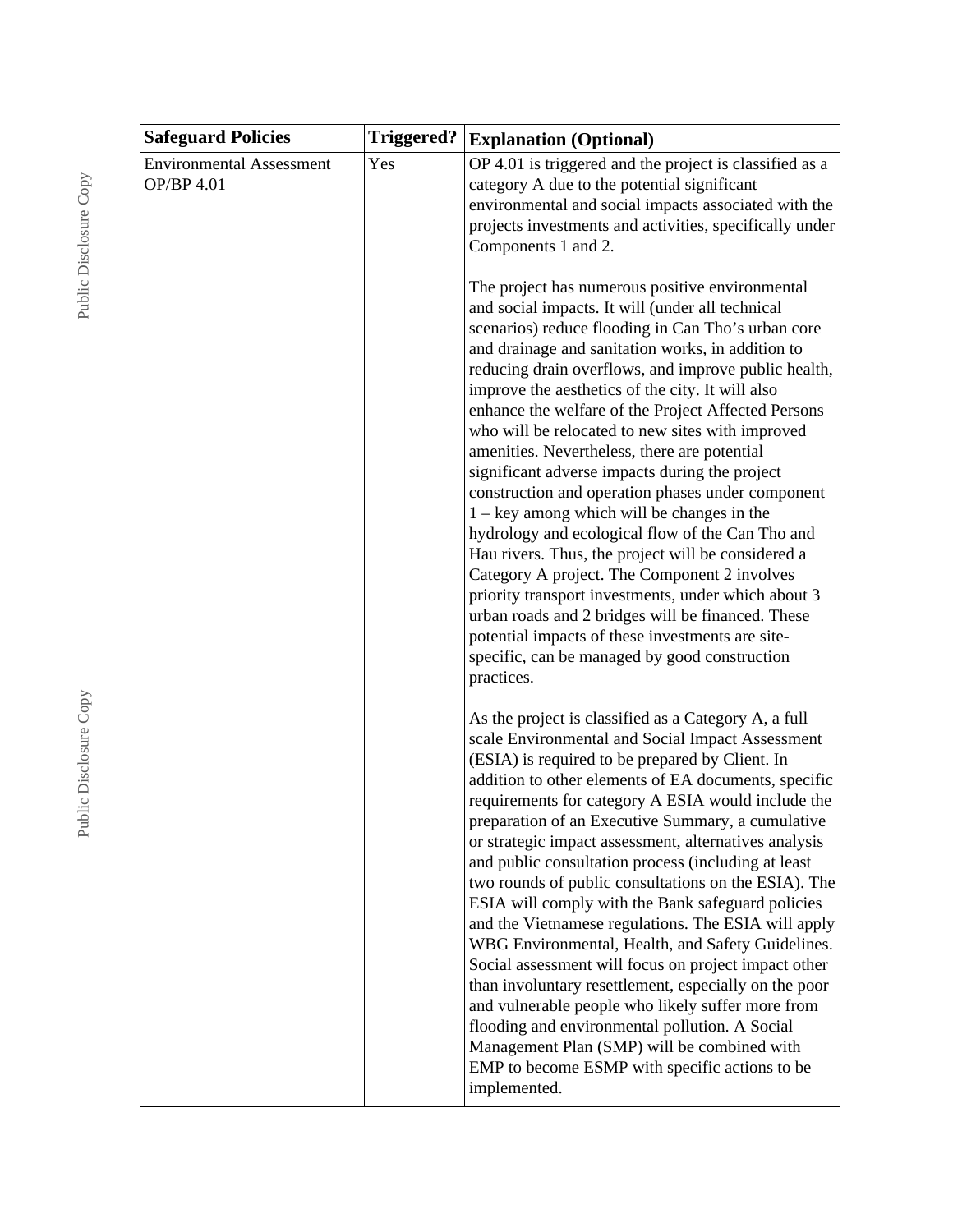|                             |     | Civil works to expand and enhance existing roads<br>and bridges along existing transportation networks<br>will necessitate the preparation of a plan to manage<br>occupational and commuter safety during the<br>construction period (to include appropriate road<br>signage and closings, use of Personal Protective<br>Equipment by construction workers, securing of<br>electricity cables and switchboxes, and netting to<br>prevent falling debris). Construction waste<br>management plans will also form part of the<br>Environmental Management Plans for all civil works<br>under the Project.                                                                  |
|-----------------------------|-----|--------------------------------------------------------------------------------------------------------------------------------------------------------------------------------------------------------------------------------------------------------------------------------------------------------------------------------------------------------------------------------------------------------------------------------------------------------------------------------------------------------------------------------------------------------------------------------------------------------------------------------------------------------------------------|
|                             |     | Given the existence of unexploded ordnances<br>throughout the Mekong Delta, a mine clearance<br>program must be undertaken prior to the start of civil<br>works, and all workers undertaking dredging must<br>operate with appropriate protective measures,<br>including sandbagging of cranes, etc. The Borrower<br>should also refer to the World Bank Group<br>Environmental Health and Safety Guidelines, which,<br>as well as sector-specific guidelines, provides<br>guidance on best practice occupational and<br>community health and safety procedures: Any<br>dredged material must be tested for Acid Sulfate<br>Soil, and be treated and safely disposed of. |
|                             |     | Further, OP 4.01 applies also to component 3<br>investments linked to development of protocols for<br>operating the city flood control and drainage systems<br>in case of emergency; and technical studies on<br>transport management for which TOR will include<br>requirements to follow applicable safeguard<br>provisions.                                                                                                                                                                                                                                                                                                                                           |
| Natural Habitats OP/BP 4.04 | Yes | The project interventions under Component 1 include<br>strengthening and construction of river<br>embankments, construction of tidal sluice gates,<br>canal dredging and extension of the sewerage system.                                                                                                                                                                                                                                                                                                                                                                                                                                                               |
|                             |     | The project interventions under Component 1 and 2<br>include strengthening and construction of river<br>embankments, construction of tidal sluice gates,<br>canal dredging and extension of the sewage system,<br>bridge construction. These project activities would<br>impact the ecological flow of the Can Tho and Hau<br>rivers, impacting aquatic flora and fauna, (although it                                                                                                                                                                                                                                                                                    |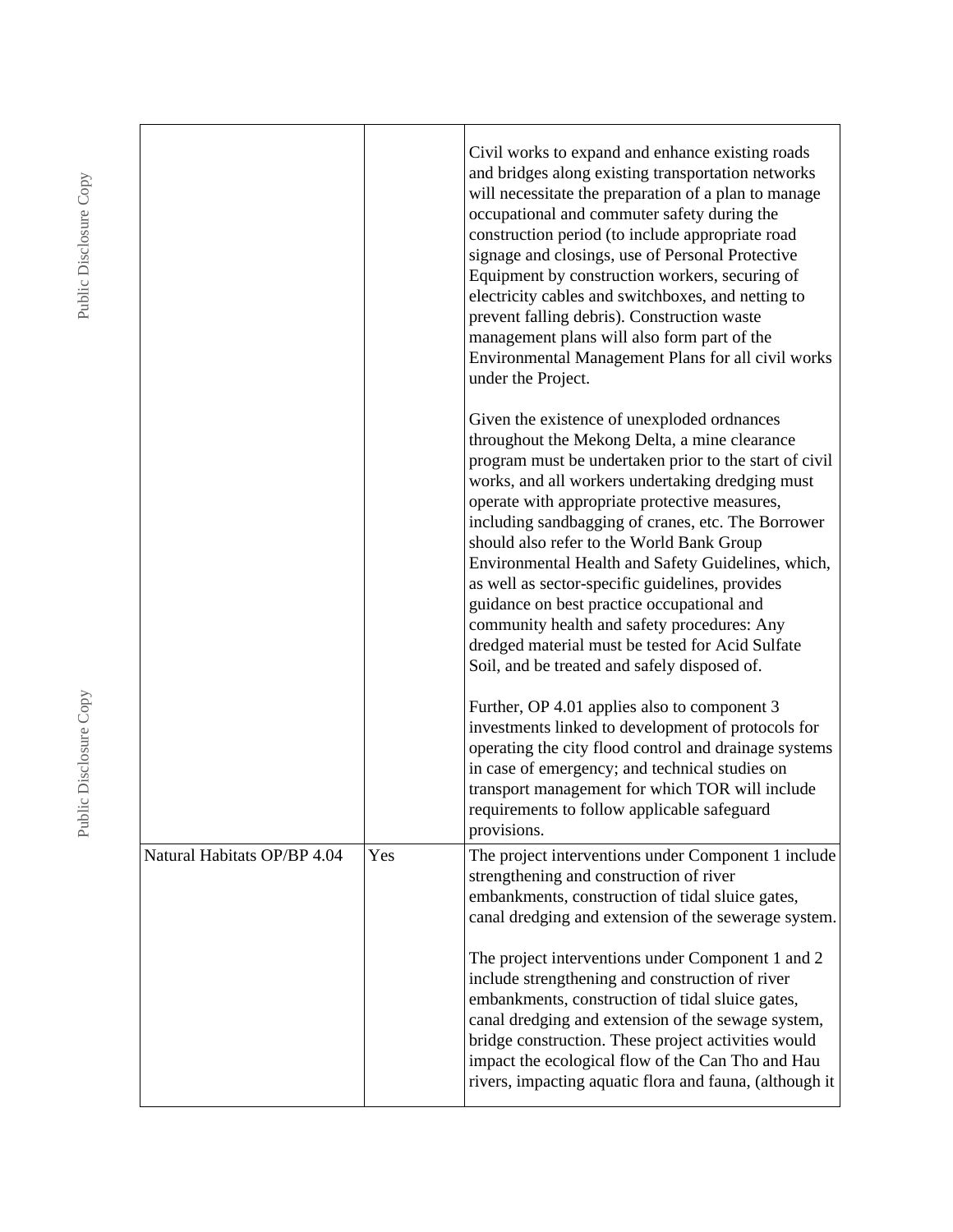|                                                  |                | is worth noting that there is already a high level of<br>human intervention due to the urbanized nature of<br>the Project Area. Hydrological modeling will be<br>undertaken to limit seasonal impacts on aquatic<br>fauna as far as possible. Changes in the ecological<br>flow of the rivers may occur due to the installation of<br>sluice gates and other flood/salinity control<br>measures; leading to a reduction in the diversity and<br>quantity of fish populations. Efforts will be taken to<br>limit impacts on aquatic fauna, for example, through<br>the placement of fish ladders at the proposed sluice<br>gates. Therefore OP 4.04 - Natural Habitats - is<br>triggered. |
|--------------------------------------------------|----------------|------------------------------------------------------------------------------------------------------------------------------------------------------------------------------------------------------------------------------------------------------------------------------------------------------------------------------------------------------------------------------------------------------------------------------------------------------------------------------------------------------------------------------------------------------------------------------------------------------------------------------------------------------------------------------------------|
| Forests OP/BP 4.36                               | No             | The project is implemented in the urban core and<br>will not impact forested areas or plantations.                                                                                                                                                                                                                                                                                                                                                                                                                                                                                                                                                                                       |
| Pest Management OP 4.09                          | N <sub>o</sub> | The project activities are not expected to use<br>pesticides, nor lead to increased usage of pesticides.<br>Manual clearing measures will be employed for civil<br>works.                                                                                                                                                                                                                                                                                                                                                                                                                                                                                                                |
| <b>Physical Cultural Resources</b><br>OP/BP 4.11 | Yes            | Preliminary site screening has not identified any<br>PCRs in the project location that could be potentially<br>affected by the project.<br>However, the presence of any cultural, historic, or<br>religious monuments, or graves will be assessed<br>during project preparation as part of EA project.<br>The policy is triggered as the project includes<br>dredging and excavation activities under<br>Components 1 and 2, which may result in chance<br>finds.                                                                                                                                                                                                                        |
| Indigenous Peoples OP/BP<br>4.10                 | No             | Screening on ethnic minorities was done by the PMU<br>and Bank social specialist, based on statistical data<br>and actual situation of the city. Ethnic minorities are<br>concentrated in areas that are not covered by the<br>proposed project. There are some ethnic minorities<br>scattered in the project area together with the Kinh<br>people, but they do not form a community. Therefore<br>OP/BP 4.10 on Indigenous People would not be<br>triggered for this project. The final screening results<br>will be incorporated in the ESIA report.                                                                                                                                  |
| Involuntary Resettlement OP/<br>BP 4.12          | Yes            | According to the list of the proposed investments of<br>the project component 1 and 2, land acquisition<br>would cause about 3,300 households to be affected,<br>1,400 of which would need to be relocated. Impacts<br>on livelihoods are also anticipated due to the<br>important scope of relocation. Therefore, OP/BP                                                                                                                                                                                                                                                                                                                                                                 |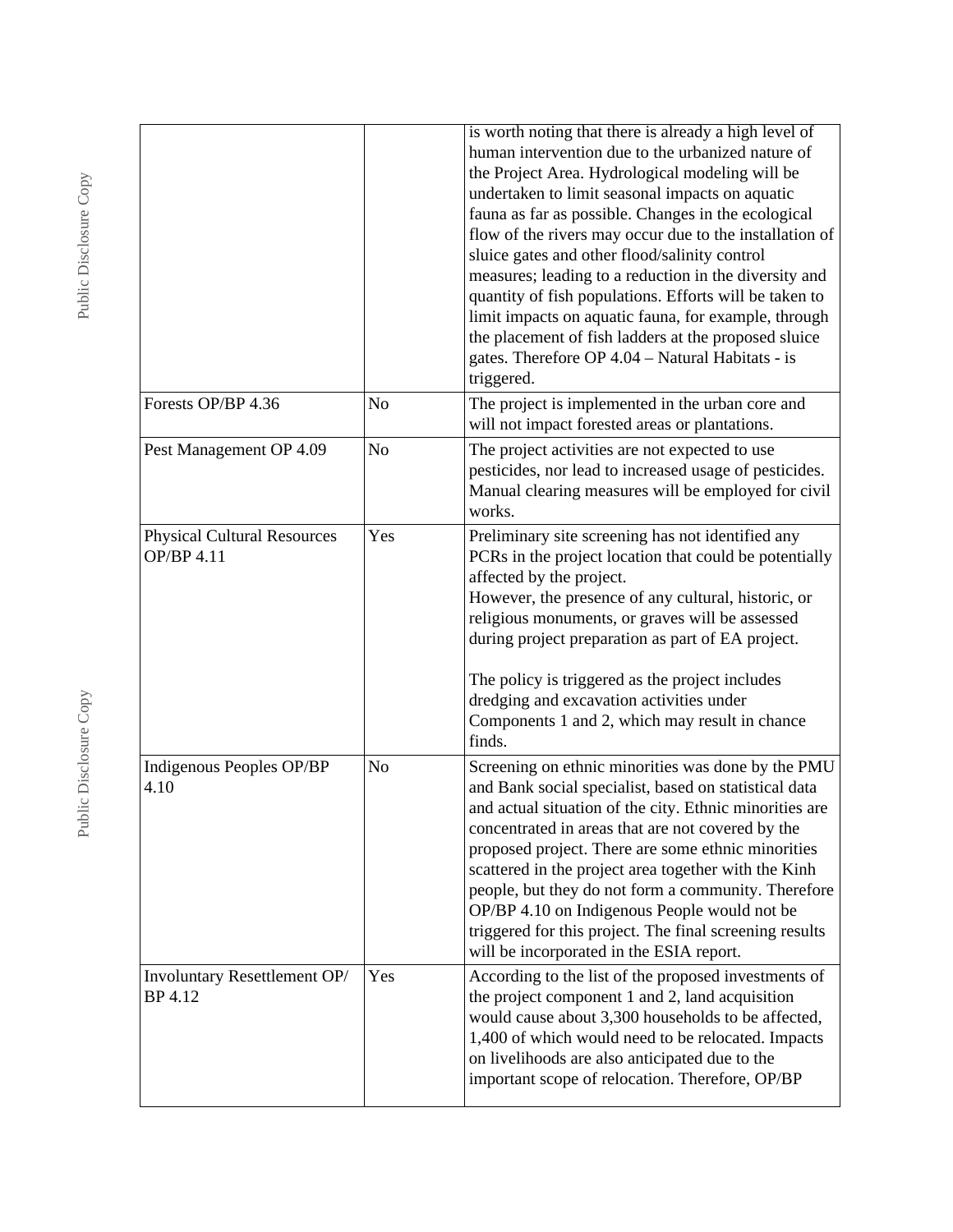|                                                   |                | 4.12 will be triggered for this project. A Resettlement<br>Policy Framework will be prepared to comply with<br>the Bank OP4.12 to serve as a legal basis for<br>compensation and resettlement activities of the<br>project (as required by the Land Law). As all the<br>project activities will be known during project<br>preparation, a Resettlement Plan (RP) will be<br>developed before the project appraisal to be in line<br>with the prepared RPF. The RP will have to be<br>updated if there will be substantial changes in the<br>project design and/or in the scope of the project<br>impact during project implementation.<br>Preliminary screening of linked activities showed<br>that there are three linked projects, two of which<br>were reviewed (in 2011-2012) during preparation of<br>the Bank-funded Mekong Delta Region Urban<br>Upgrading project (MDR-UUP) and the due<br>diligence review results had showed that there were<br>no outstanding issues and no further actions were<br>required. The third one is MDR-UUP itself, all land<br>acquisition activities of which have followed the<br>agreed RPF and RP of the project, so no further<br>action would be needed. |
|---------------------------------------------------|----------------|-------------------------------------------------------------------------------------------------------------------------------------------------------------------------------------------------------------------------------------------------------------------------------------------------------------------------------------------------------------------------------------------------------------------------------------------------------------------------------------------------------------------------------------------------------------------------------------------------------------------------------------------------------------------------------------------------------------------------------------------------------------------------------------------------------------------------------------------------------------------------------------------------------------------------------------------------------------------------------------------------------------------------------------------------------------------------------------------------------------------------------------------------------------------------------------------------------|
| Safety of Dams OP/BP 4.37                         | N <sub>o</sub> | The project will not finance the construction/<br>rehabilitation of any dams nor will the project rely on<br>any existing dams. The project will only involve the<br>construction of new embankment and rehabilitation<br>of existing embankment. As a result, the policy is not<br>triggered.                                                                                                                                                                                                                                                                                                                                                                                                                                                                                                                                                                                                                                                                                                                                                                                                                                                                                                        |
| Projects on International<br>Waterways OP/BP 7.50 | Yes            | The project triggers OP 7.50 as the interventions in<br>Component 1 will impact the hydrological conditions<br>of Hau and Can Tho rivers, which are tributaries of<br>the Mekong River, an international waterway. As<br>such, other riparian states (Cambodia, Laos, and<br>Thailand) will be notified or a waiver of notification<br>will be sought from Bank management.                                                                                                                                                                                                                                                                                                                                                                                                                                                                                                                                                                                                                                                                                                                                                                                                                           |
| Projects in Disputed Areas $OP/$ No<br>BP 7.60    |                | The project is not implemented in disputed area.                                                                                                                                                                                                                                                                                                                                                                                                                                                                                                                                                                                                                                                                                                                                                                                                                                                                                                                                                                                                                                                                                                                                                      |

# **III. SAFEGUARD PREPARATION PLAN**

- **A. Tentative target date for preparing the PAD Stage ISDS:** 23-Sep-2015
- **B. Time frame for launching and completing the safeguard-related studies that may be needed. The specific studies and their timing1 should be specified in the PAD-stage ISDS:**

<sup>1</sup> Reminder: The Bank's Disclosure Policy requires that safeguard-related documents be disclosed before appraisal (i) at the InfoShop and (ii) in country, at publicly accessible locations and in a form and language that a